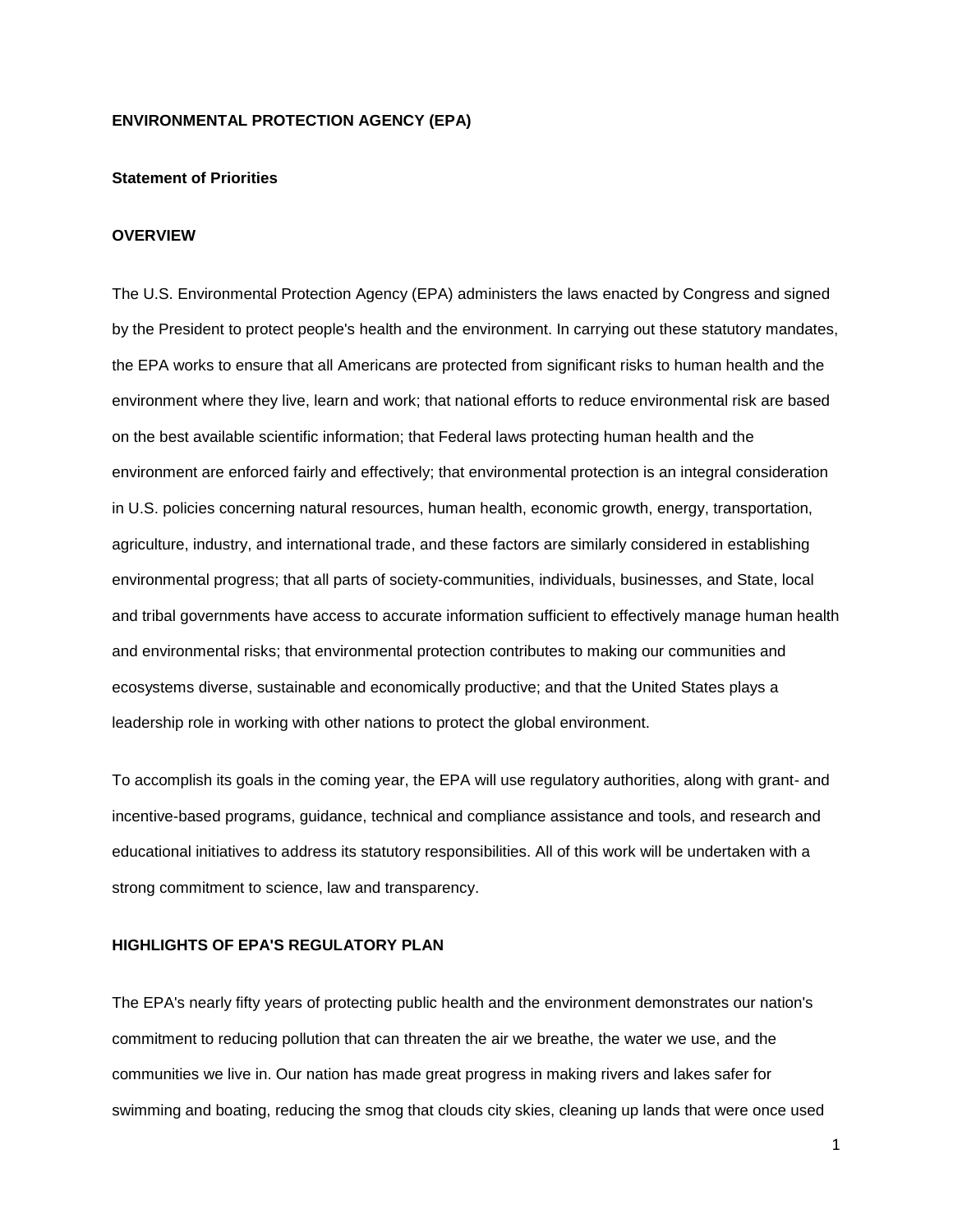as hidden chemical dumps and providing Americans greater access to information on chemical safety. To achieve continued positive environmental results, we must foster and maintain a sense of shared accountability between states, tribes and the federal government. This Regulatory Plan contains information on some of our most important upcoming regulatory and deregulatory actions. As always, our Semiannual Regulatory Agenda contains information on a broader spectrum of the EPA's upcoming regulatory actions.

#### *Improve Air Quality*

As part of its mission to protect human health and the environment, the EPA is dedicated to improving the quality of the nation's air. From 1970 to 2017, aggregate national emissions of the six criteria air pollutants were reduced over 70 percent, while gross domestic product grew by over 260 percent. The EPA's work to control emissions of air pollutants is critical to continued progress in reducing public health risks and improving the quality of the environment. The Agency will continue to deploy existing regulatory tools where appropriate and warranted. Using the Clean Air Act (CAA), the EPA will work with States and tribes to accurately measure air quality and ensure that more Americans are living and working in areas that meet air quality standards. The EPA will continue to develop standards, as directed by the CAA, for both mobile and stationary sources, to reduce emissions of sulfur dioxide, particulate matter, nitrogen oxides, toxics, and other pollutants.

# **NESHAP: Coal- and Oil-Fired Electric Utility Steam Generating Units--Reconsideration of Supplemental Cost Finding and Residual Risk and Technology Review**

This rulemaking will take final action on two of the three distinct actions included in the EPA's February 7, 2019 proposal (84 FR 2670) regarding the National Emission Standards for Hazardous Air Pollutants: Coal- and Oil-Fired Electric Utility Steam Generating Units (commonly referred to as the Mercury and Air Toxics Standards (MATS)), 40 CFR 63, subpart UUUUU. First, the EPA proposed a revised response to the U.S. Supreme Court decision in *Michigan v. EPA* which held that EPA erred by not considering cost in its determination that regulation of hazardous air pollutant emissions from coal- and oil-fired electric utility steam generating units is appropriate and necessary under CAA Section 112(n). Second, the EPA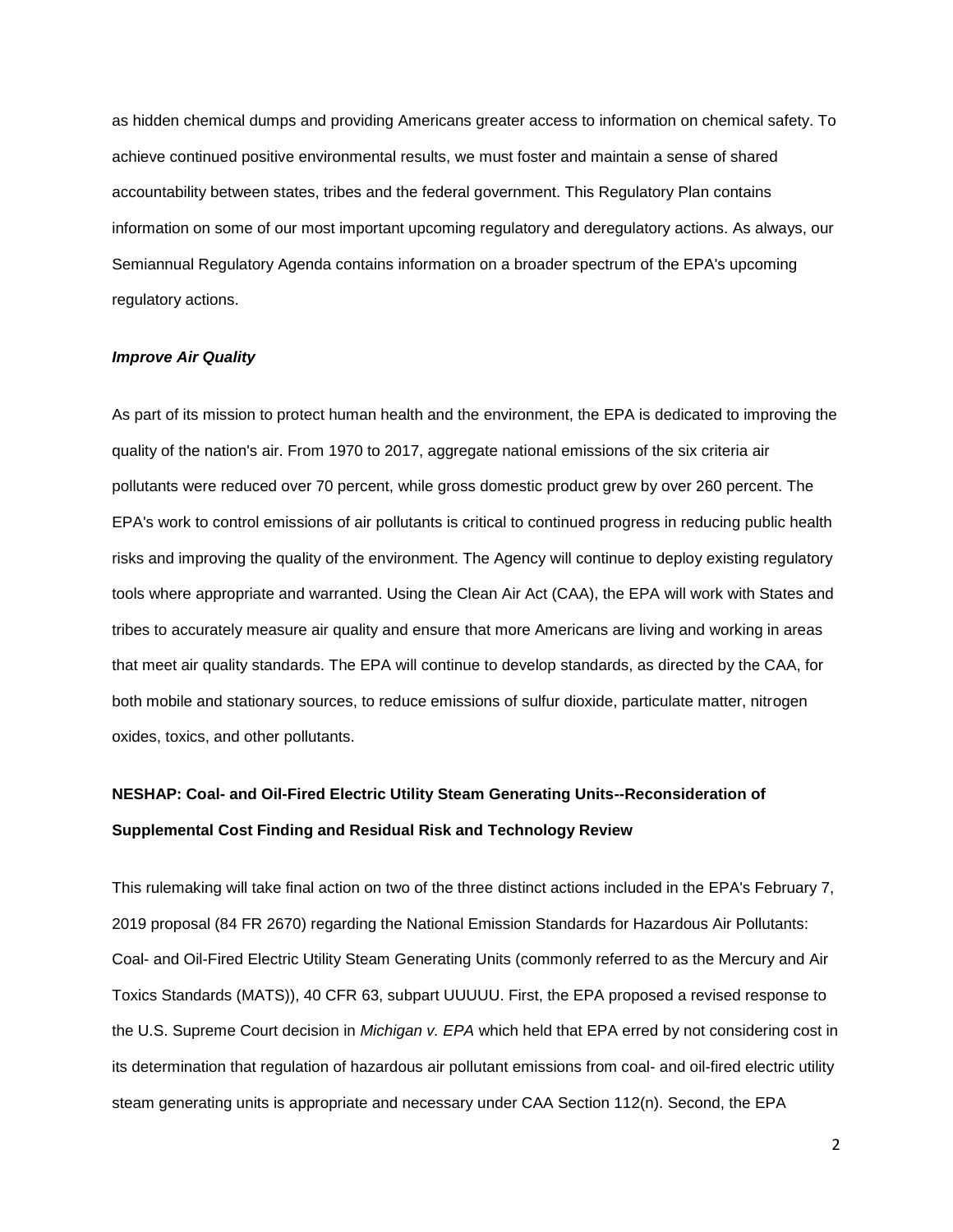proposed the results of the residual risk and technology review (RTR) of MATS as required by CAA Section 112. The results from the RTR show that emissions of air toxics have been reduced such that residual risk is at acceptable levels and that there are no developments in HAP emissions controls to achieve further cost-effective reductions beyond the current standards.

#### **Reclassification of Major Sources as Area Sources Under Section 112 of the Clean Air Act**

This rulemaking will take final action on the proposed amendments to the General Provisions of the National Emission Standards for Hazardous Air Pollutants (NESHAP) (40 CFR 63, subpart A) included in the EPA's proposal, "Reclassification of Major Sources as Area Sources Under Section 112 of the Clean Air Act" (see 84 FR 36304, July 26, 2019). The amendments allow a major source to become an area source at any time by taking enforceable limits on its potential to emit hazardous air emissions, and, thus, become not subject to NESHAP for major sources under CAA Section 112. The amendments would implement the EPA's plain language reading of the CAA Section 112 definitions of "major" and "area" sources as discussed in the January 2018 William Wehrum memorandum titled "Reclassification of Major Sources as Area Sources Under Section 112 of the Clean Air Act." (See 83 FR 5543, February 8, 2018.)

### **Prevention of Significant Deterioration (PSD) and Nonattainment New Source Review (NSR): Project Emissions Accounting**

Under the NSR pre-construction permitting program, sources undergoing modifications need to determine whether their modification is considered a major modification and thus subject to NSR pre-construction permitting. A source owner determines if its source is undergoing a major modification under NSR using a two-step applicability test. The first step is to determine if there is a "significant emission increase" of a regulated NSR pollutant from the proposed modification (Step 1) and the second step is to determine if there is a "significant net emission increase" of that pollutant (Step 2). In this action, we are proposing the consideration of emissions increases and decreases from a modification in Step 1 of the NSR major modification applicability test for all unit types (i.e., new, existing, and hybrid units).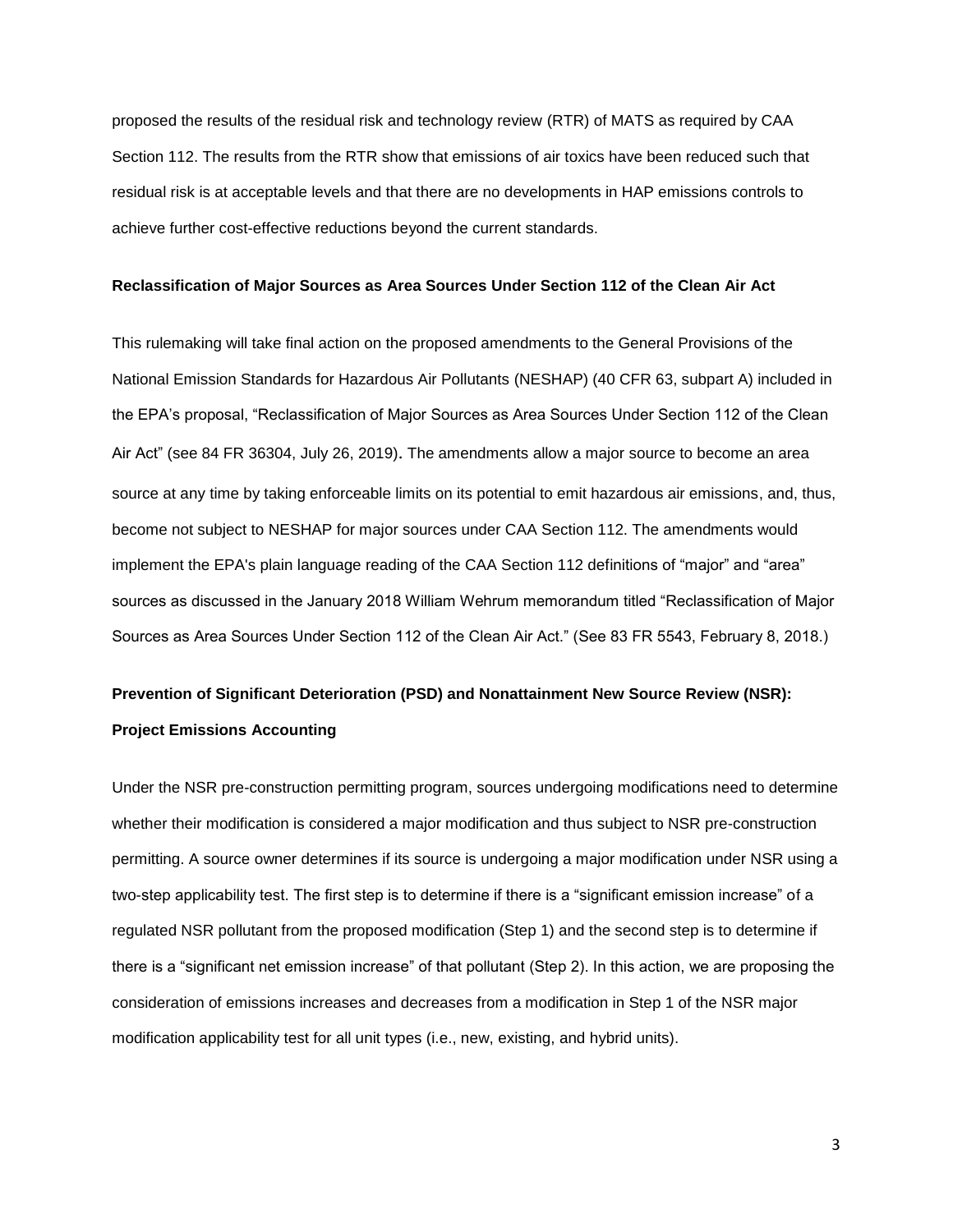# **Renewable Fuel Standard Program: Standards for 2020, Biomass-Based Diesel Volumes for 2021, and Other Changes**

Under CAA Section 211, the EPA is required to set renewable fuel percentage standards every year. This action establishes the annual percentage standards for cellulosic biofuel, biomass-based diesel, advanced biofuel, and total renewable fuel that apply to gasoline and diesel transportation fuel produced or imported in the year 2020. Relying on statutory waiver authority that is available when the projected cellulosic biofuel production volume is less than the applicable volume specified in the statute, the EPA is intends to finalize the proposed volume requirements for cellulosic biofuel, advanced biofuel, and total renewable fuel that are below the statutory volume targets. We are also intending to finalize the applicable volume of biomass-based diesel for 2021. This rule also addresses the 2016 total renewable fuel volume obligation (RVO), which was remanded to the EPA for further consideration by the D.C. Circuit court after the court vacated the EPA's use of the general waiver authority in 2016. Finally, this rulemaking, once finalized, will include several regulatory amendments designed to provide clarity and increase opportunities for renewable fuel production.

#### **Control of Air Pollution from New Motor Vehicles: Heavy-Duty Engine Standards**

Heavy-duty engines have been subject to emission standards for particulate matter (PM), hydrocarbon (HC), carbon monoxide (CO), and oxides of nitrogen (NOx) for nearly half a century; however, current data suggest that the existing standards do not ensure full in-use emission control. In particular, in-use engine NOx emission levels from heavy-duty vehicles can be significantly higher than implied by their certified values under certain conditions. NOx emissions are major precursors of ozone and significant contributors to secondary PM2.5 formation. Ozone and ambient PM2.5 concentrations continue to be a nationwide health and air quality issue. Reducing NOx emissions from on-highway heavy-duty trucks and buses is an important component of improving air quality nationwide and reducing public health and welfare effects associated with these pollutants, especially for vulnerable populations and in highly impacted regions. This action will evaluate data on current NOx emissions from heavy-duty vehicles and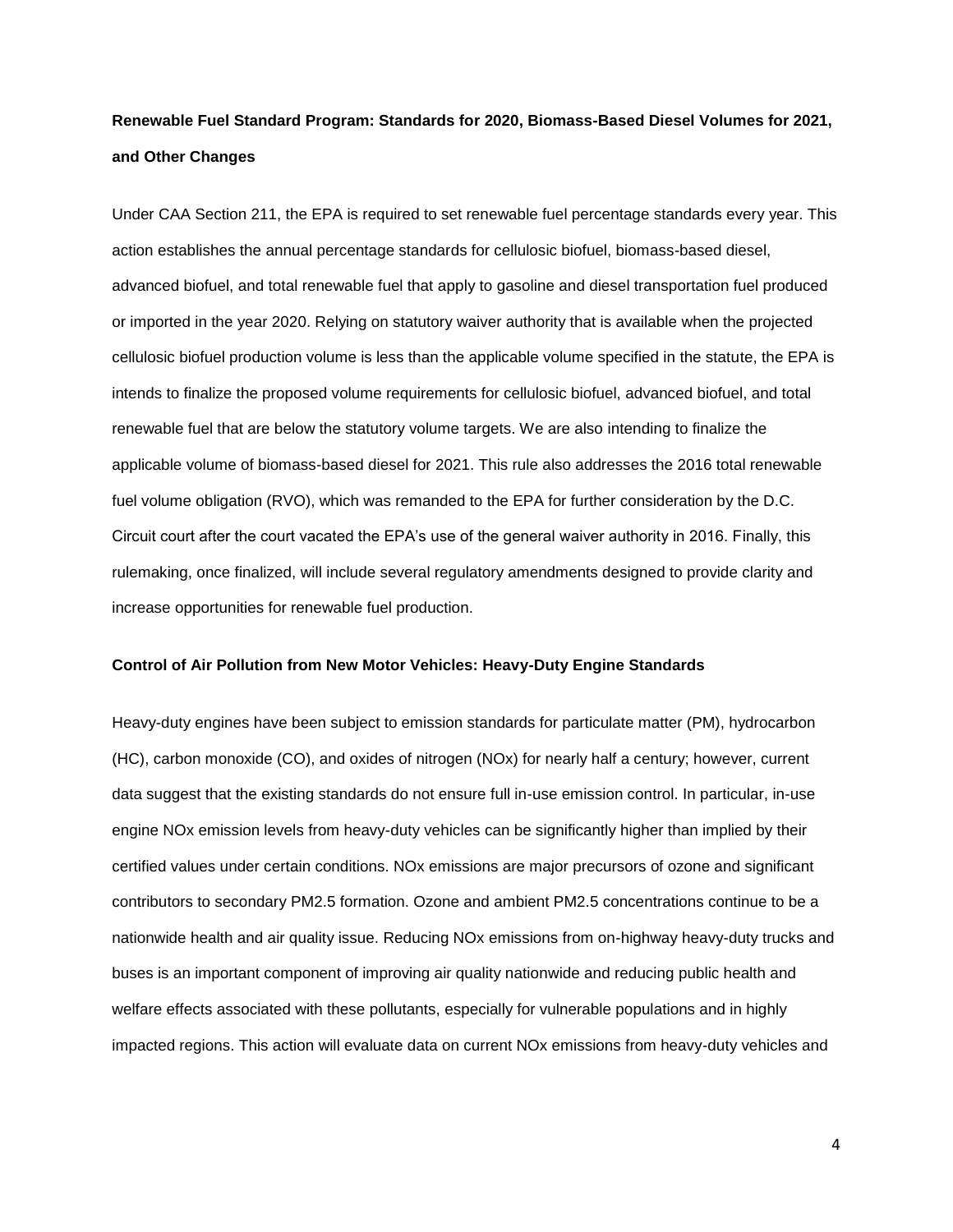engines, and options available to improve control of all criteria pollutant emissions, to inform a proposal for revised emissions standards.

#### **Renewable Fuel Standard Program: Modification of Statutory Volume Targets**

Under the statutory provisions governing the Renewable Fuel Standard (RFS) program, the EPA is required to modify, or "reset", the applicable annual volume targets specified in the statute for future years if waivers of those volumes in past years met certain specified thresholds. Those thresholds have been met. As a result, the EPA is proposing a rulemaking that will propose modifying the applicable volumes targets for cellulosic biofuel, advanced biofuel, and total renewable fuel for the years 2020 - 2022.

### **Oil and Natural Gas Sector: Emission Standards for New, Reconstructed, and Modified Sources Review**

On June 3, 2016, the EPA published a final rule titled "Oil and Natural Gas Sector: Emission Standards for New, Reconstructed, and Modified Sources; Final Rule." Following promulgation of the final rule, the Administrator received petitions for reconsideration on several provisions in the rule. The EPA proposed those specific reconsideration issues on October 15, 2018. A number of states and industry associations sought judicial review of the 2016 rule, and the litigation is currently being held in abeyance. On March 28, 2017, newly elected President Donald Trump issued Executive Order 13783 titled "Promoting Energy Independence and Economic Growth," which directs agencies to review existing regulations that potentially burden the development of domestic energy resources, and appropriately suspend, revise or rescind regulations that unduly burden the development of U.S. energy resources beyond what is necessary to protect the public interest or otherwise comply with the law. In 2017, the EPA provided notice to initiate the review of the 2016 rule and stated that, if appropriate, will initiate proceedings to suspend, revise or rescind the rule. Subsequently, in a notice dated June 5, 2017, the EPA further committed to look broadly at the entire 2016 rule. The purpose of this action is to propose and finalize amendments to address key policy issues, such as the regulation of greenhouse gases, in this sector.

#### **National Ambient Air Quality Standards Reviews for Ozone and PM**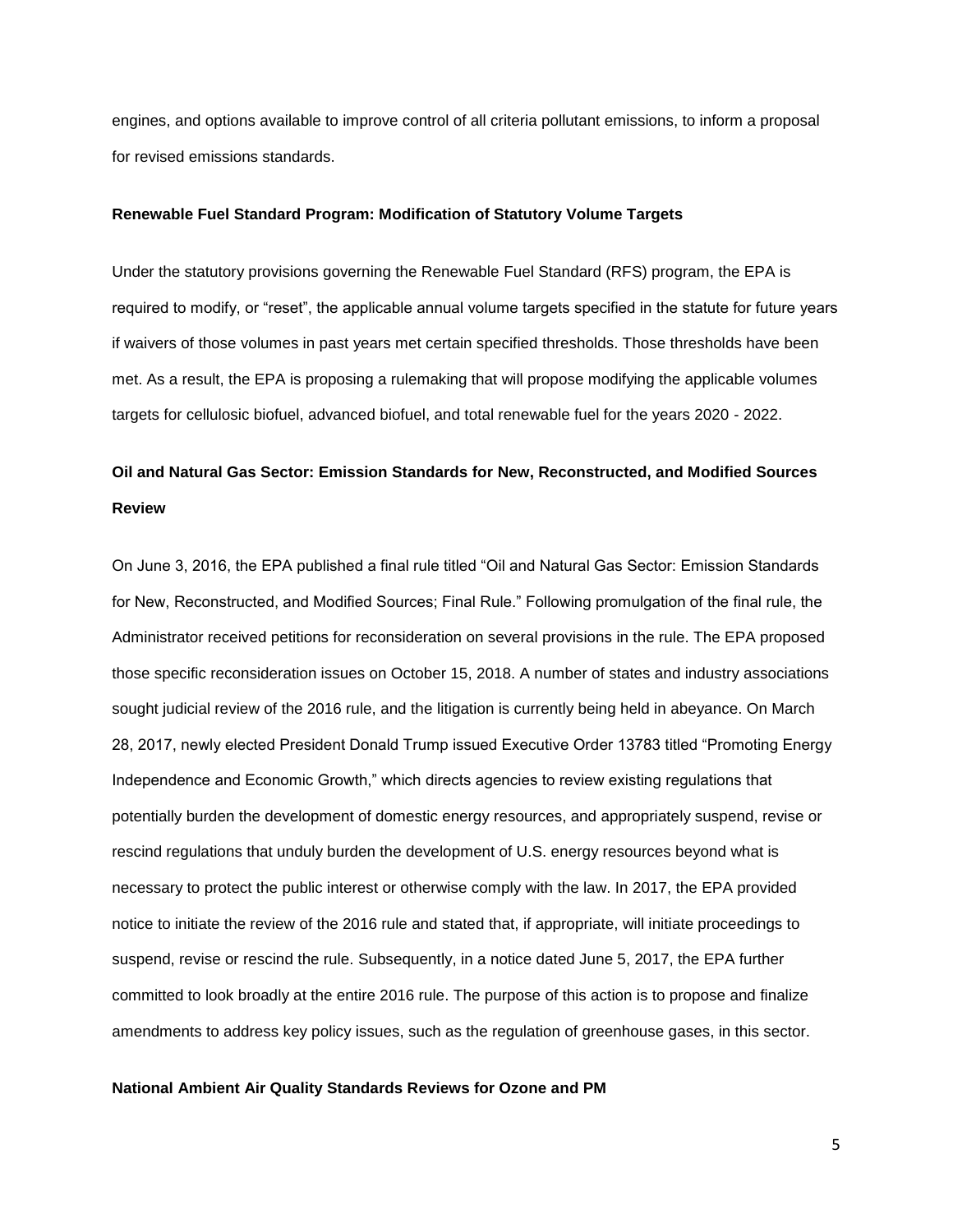Under the Clean Air Act Amendments of 1977, EPA is required to review and if appropriate revise the air quality criteria for the primary (health-based) and secondary (welfare-based) national ambient air quality standards (NAAQS) every 5 years. On October 26, 2015, EPA published a final rule revising the NAAQS for ozone to provide increased protection for public health and welfare. On January 13, 2013, the EPA published a final rule revising the NAAQS for particulate matter to provide increased protection for public health. The current reviews will include the preparation of an Integrated Review Plan, an Integrated Science Assessment, and, if warranted, a Risk/Exposure Assessment, and also a Policy Assessment by EPA, with opportunities for review by EPA's Clean Air Scientific Advisory Committee and the public. These documents inform the Administrator's proposed decision as to whether to retain or revise the current standards.

### **Increasing Consistency and Transparency in Considering Benefits and Costs in the Clean Air Act Rulemaking Process**

On June 13, 2018 the EPA published an Advanced Notice of Proposed Rulemaking in the Federal Register (83 FR 27524), which solicited comments on whether and how the EPA should promulgate regulations that provide a consistent and transparent interpretation relating to the consideration of weighing costs and benefits in making regulatory decisions in a manner consistent with applicable authorizing statutes. As part of a process to develop Agency-wide consistency, the EPA has decided to first develop proposed changes to the regulatory development process to improve consistency and transparency of its treatment of CAA provisions related to benefits and costs. This action will provide the public with a better understanding on how EPA is evaluating benefits and costs when developing CAA regulatory actions and allow the public to provide better feedback to EPA on potential future proposed rules.

#### *Provide for Clean and Safe Water*

The nation's water resources are the lifeblood of our communities, supporting our economy and way of life. Across the country we depend upon reliable sources of clean and safe water. Just a few decades ago, many of the nation's rivers, lakes, and estuaries were grossly polluted, wastewater sources received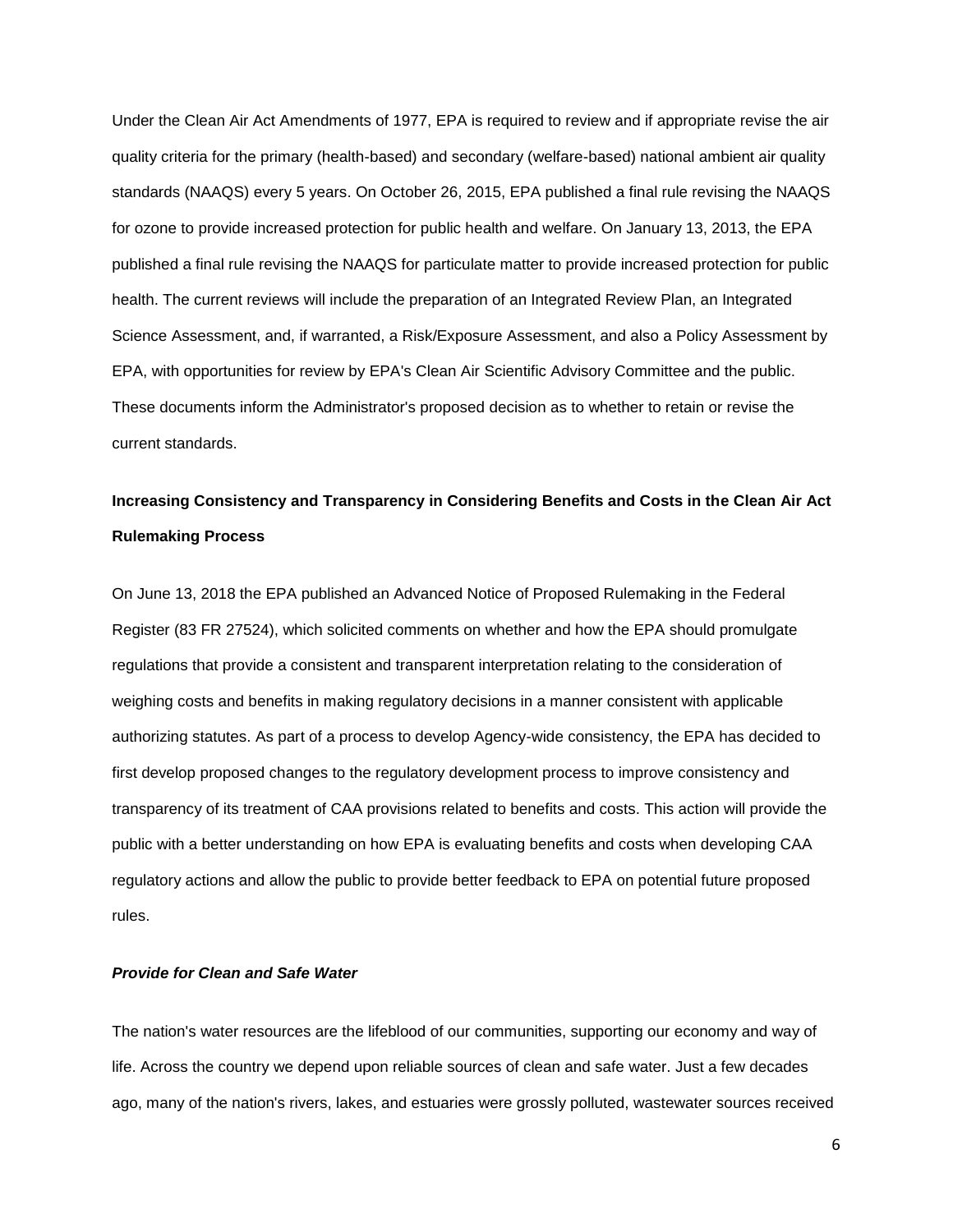little or no treatment, and drinking water systems provided very limited treatment to water coming through the tap. Since the enactment of the Clean Water Act (CWA) and the Safe Drinking Water Act (SDWA), tremendous progress has been made toward ensuring that Americans have safe water to drink and improving the quality of the Nation's waters. While much progress has been made, many of the EPA's regulatory programs are outdated or lack sufficient clarity to enable full and effective implementation by our regulatory partners and the regulated community. Several regulatory initiatives are underway to modernize the EPA's regulatory programs through targeted rulemaking and related efforts.

#### **Updating Regulations on Water Quality Certification**

CWA section 401 requires that any applicant for a Federal license or permit to conduct an activity which may result in a discharge to navigable waters obtain, from the state in which the discharge would originate, certification that the discharge will comply with the state's applicable water quality requirements, including effluent limitations, water quality standards and toxic and pretreatment effluent standards. The current regulations were promulgated in May 1971. They pre-date the passage of the CWA in 1972 and were based on section 401's predecessor, section 21(b) of the Water Quality Improvement Acts of 1970. In accordance with Executive Order 13868, "Promoting Energy Infrastructure and Economic Growth," the EPA updated its CWA 401 guidance in June 2019 and issued a proposed rule in August 2019 seeking to clarify and update its current water quality certification regulations to improve the efficiency of the CWA section 401 certification processes and increase regulatory certainty.

#### **Peak Flows Management**

Wet weather events (e.g., rain, snowmelt) can affect operations at publicly owned treatment works (POTWs) when excess water enters the wastewater collection system. Large wet weather events can exceed the POTW treatment plant's capacity to provide the same type of treatment for all of the incoming wastewater. This update to the regulations will seek to clarify permitting procedures under 40 CFR part 122 to provide POTWs with separate sanitary sewer systems flexibility in how they manage and treat peak flows under wet weather conditions. These updates will also seek to ensure a consistent national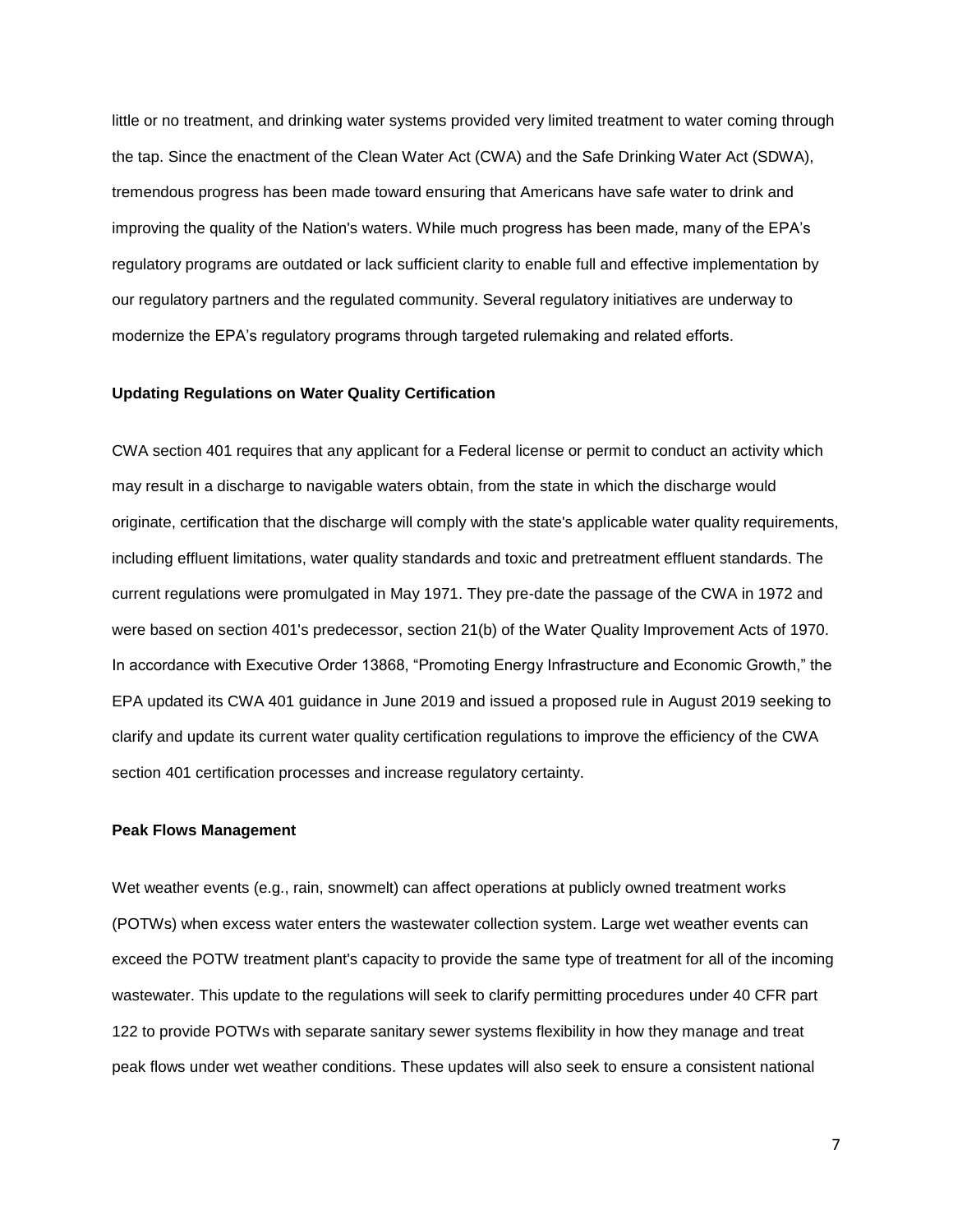approach for permitting POTWs that allows efficient treatment plant operation while protecting the public from potential adverse health effects of inadequately treated wastewater.

#### **Revised Definition of 'Waters of the United States' (Step 2)**

In 2015, the EPA and the Department of the Army ("the agencies") published the "Clean Water Rule: Definition of 'Waters of the United States'" (80 FR 37054, June 29, 2015). On February 28, 2017, the President issued an Executive Order 13778 titled "Restoring the Rule of Law, Federalism, and Economic Growth by Reviewing the 'Waters of the United States' Rule" which instructed the agencies to review the 2015 rule and rescind or replace it as appropriate and consistent with law. On July 27, 2017, the agencies published a proposed rule as the first in a two-step process. On February 14, 2019, the agencies published a Federal Register notice proposing to revise the definition of "waters of the United States" consistent with Executive Order 13778; the 60-day comment period closed on April 15, 2019. In this second step, the agencies are conducting a substantive re-evaluation and revision of the definition of "waters of the United States" in accordance with the Executive Order. The agencies plan to finalize the revised definition after reviewing public comments on the proposal.

#### **National Primary Drinking Water Regulations for Lead and Copper: Regulatory Revisions**

The current Lead and Copper Rule (LCR) reduces risks to drinking water consumers from lead and copper that can enter drinking water as a result of corrosion of plumbing materials. The LCR requires water systems to sample at taps in homes with leaded plumbing materials. Depending upon the sampling results, water systems must take actions to reduce exposure to lead and copper including corrosion control treatment, public education and lead service line replacement. The LCR was promulgated in 1991 and, overall, has been effective in reducing the levels of lead and copper in drinking water systems across the country. However, there are significant challenges in the implementation of the current rule, including the degree of flexibility and discretion it affords systems and primacy states with regard to optimization of corrosion control treatment; compliance sampling practices, which in some cases, may not adequately protect from lead exposure; and limited specific focus on key areas of concern such as schools. The EPA intends to modernize and strengthen implementation of the LCR, strengthen its public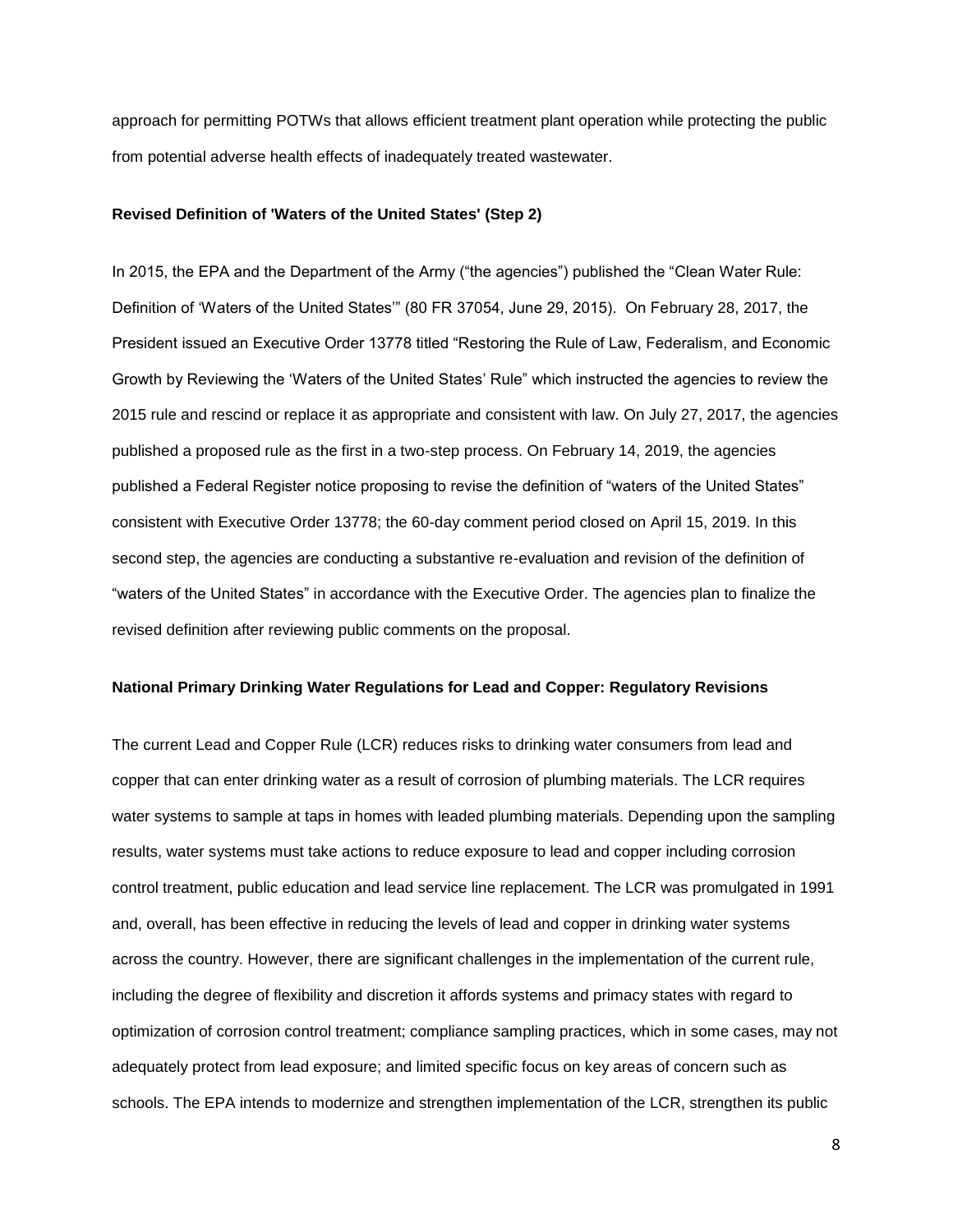health protections, and clarify its implementation requirements to make it more effective and more readily enforceable.

# **Vessel Incidental Discharge Act of 2018 – Development of National Performance Standards for Marine Pollution Control Devices for Discharges Incidental to the Normal Operation of Commercial Vessels**

On December 4, 2018, President Trump signed into law the Vessel Incidental Discharge Act (VIDA), establishing a new framework for the regulation of discharges incidental to the normal operation of vessels. VIDA is part of Title IX of the Frank LoBiondo Coast Guard Reauthorization Act of 2018, which addresses a number of maritime and environmental policies. Under VIDA, the EPA is responsible for developing national performance standards for approximately 30 different categories of discharges from commercial vessels greater than 79 feet in length, and for ballast water from commercial vessels of all sizes. Generally, VIDA requires the EPA to establish discharge performance standards at least as stringent as the 2013 National Pollutant Discharge Elimination System Vessel General Permit. This proposed rule is intended to implement VIDA.

### **Regulatory Determinations for Perfluorooctanoic Acid (PFOA) and Perfluorooctane Sulfonate (PFOS)**

The Safe Drinking Water Act (SDWA) requires the U.S. Environmental Protection Agency (EPA) to make regulatory determinations on at least five contaminants on the Contaminant Candidate List (CCL). The CCL is a list of contaminants that are currently not subject to any proposed or promulgated national primary drinking water regulations, but are known or anticipated to occur in public water systems. The fourth CCL (CCL 4), published in November 2016, includes 97 chemicals and 12 microbial contaminants. It includes, among others, chemicals used in commerce, pesticides, biological toxins, disinfection byproducts, pharmaceuticals and waterborne pathogens. Two contaminants included on CCL 4 are perfluorooctanoic acid (PFOA) and perfluorooctane sulfonate (PFOS). The EPA intends to make preliminary regulatory determinations for PFOA and PFOS and other CCL4 contaminants by the end of 2019. Proposing a regulatory determination is the next step in the maximum contaminant level (MCL)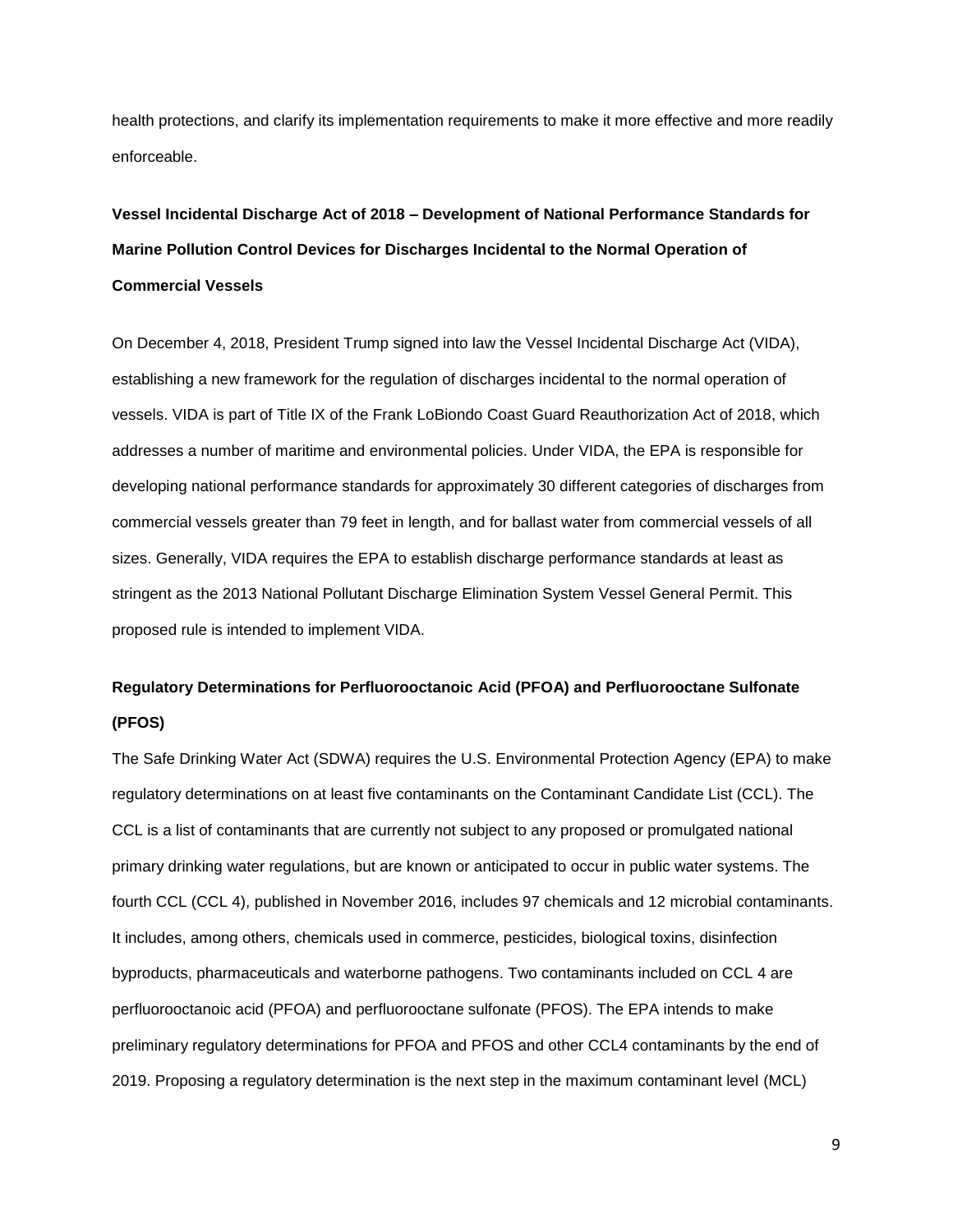rulemaking process under the Safe Drinking Water Act; it enables the EPA to propose and solicit comment on information critical to regulatory decision making towards protecting public health and communities across the nation.

#### **Clean Water Act Section 404(c) Regulatory Revision**

Section 404 of the Clean Water Act (CWA) authorizes the Army Corps or an approved State or Tribe to issue permits for discharges of dredged or fill material at specified sites in waters of the United States. Section 404(c) of the Clean Water Act authorizes the Administrator "to prohibit the specification (including withdrawal of the specification) of any defined area as a disposal site" as well as to "deny or restrict the use of any defined area for specification (including the withdrawal of specification) as a disposal site . . . whenever he determines, after notice and opportunity for public hearings, that the discharge of such materials into such area will have an unacceptable adverse effect on municipal water supplies, shellfish beds and fishery areas (including spawning and breeding areas), wildlife, or recreational areas." The current regulations at 40 CFR 231 include four steps for when EPA takes an action under 404(c): 1) the Regional Administrator (RA) informs the Corps and 404 permit applicant that the EPA is initiating the 404(c) process to prohibit, restrict, deny or withdraw a specification or the use of an area for discharge of dredged or fill material in waters of the United States; 2) the RA requests public comment on the EPA's proposed determination to take the specified action related to the discharge at the defined site(s); 3) the RA provides a recommended determination to the EPA Administrator; and 4) the EPA Administrator prepares a final determination and communicates the findings to the Corps and applicant. This rulemaking will consider changes to the EPA's Section 404(c) review process that would govern the future use of the EPA's Section 404(c) authority.

#### *Revitalize Land and Prevent Contamination*

The EPA works to improve the health and livelihood of all Americans by cleaning up and returning land to productive use, preventing contamination, and responding to emergencies. The EPA collaborates with other federal agencies, industry, states, tribes, and local communities to enhance the livability and economic vitality of neighborhoods. Challenging and complex environmental problems persist at many contaminated properties, including contaminated soil, sediment, surface water, and groundwater that can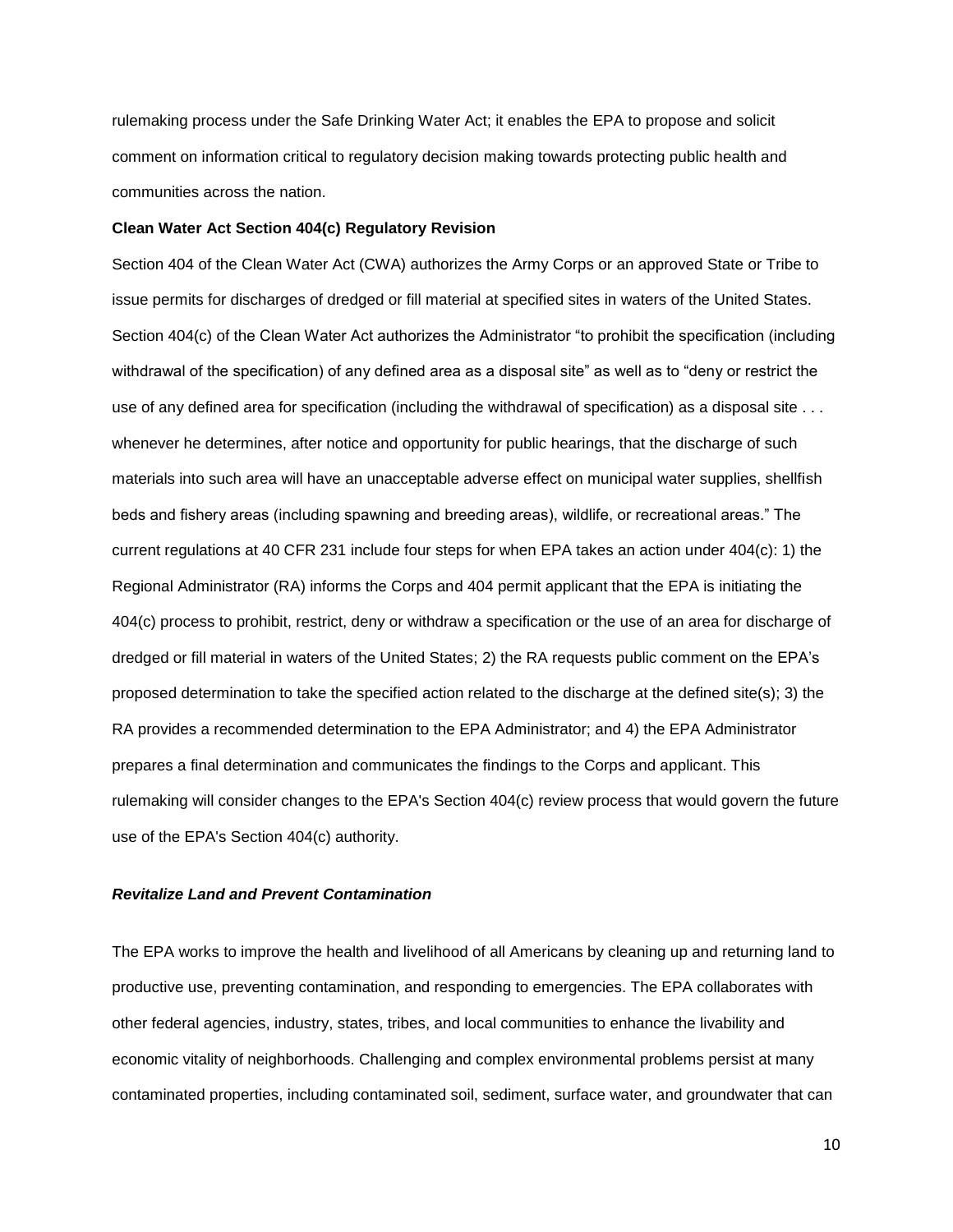cause human health concerns. The EPA's regulatory program recognizes the progress made in cleaning up and returning land to productive use, preventing contamination, and responding to emergencies, and works to incorporate new technologies and approaches that allow us to provide for an environmentally sustainable future more efficiently and effectively.

#### **Designation of Perfluorooctanoic and Perfluorooctanesulfonic Acids as Hazardous Substances**

On May 23, 2018, the EPA's Administrator held a two-day National Leadership Summit on per-and polyfluoroalkyl substances (PFAS). The Administrator announced a PFAS Action Plan on February 14, 2019. This Plan responds to extensive public interest and input the Agency has received, especially since the National Leadership Summit, and represents the first time EPA has built a multi-media, multi-program, national communication and research plan to address an emerging environmental challenge like PFAS.

The Administrator announced that EPA will begin the steps necessary to propose designating perfluorooctanoic acid (PFOA) and perfluorooctanesulfonic acid (PFOS) as hazardous substances through one of the available statutory mechanisms in Section 102 of the Comprehensive Environmental Response, Compensation, and Liability Act (CERCLA). The proposed designation of PFOA and PFOS as CERCLA hazardous substances would result in reporting of releases of PFOA and PFOS that meet or exceed the reportable proposed quantity assigned to these substances. This would enable federal, state, tribal and local authorities to collect information regarding the location and extent of releases, which could potentially result in subsequent site-specific decisions to investigate the release to avoid or reduce human exposure. **Reconsideration of the Accidental Release Prevention Regulations under the Clean Air Act (CAA)**

Both EPA and the Occupational Safety & Health Administration (OSHA) issued regulations, as required by the CAA Amendments of 1990, in response to a number of catastrophic chemical accidents occurring worldwide that had resulted in public and worker fatalities and injuries, environmental damage, and other community impacts. OSHA published the Process Safety Management (PSM) standard (29 CFR part 1910.119) in 1992. EPA modeled the Risk Management Program (RMP) regulation after OSHA's PSM standard and published the RMP rule in two stages: (1) a list of regulated substances and threshold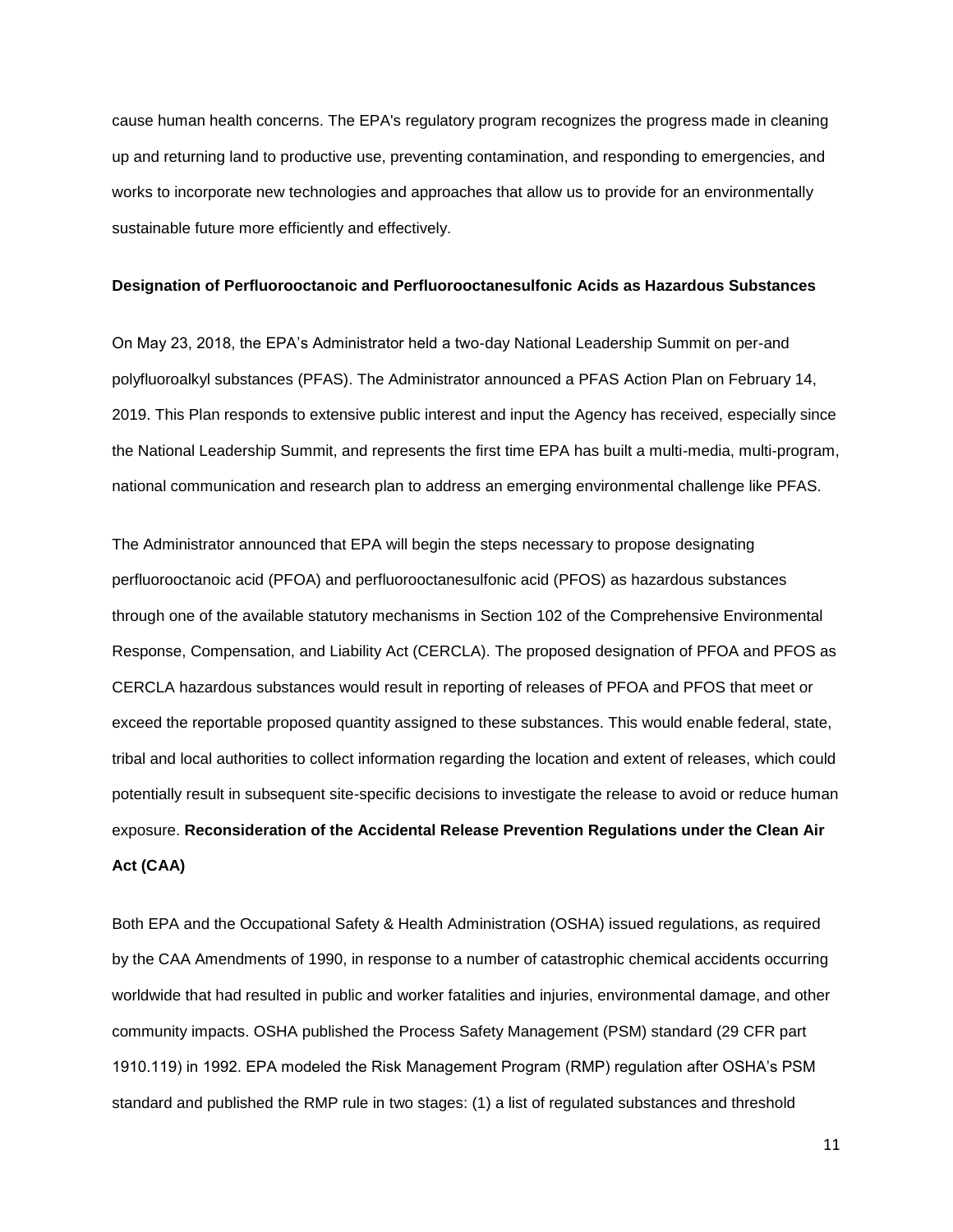quantities in 1994 and (2) the RMP final regulation, containing risk management requirements, in 1996. Both the OSHA PSM standard and the EPA RMP regulation aim to prevent, or minimize the consequences of, accidental chemical releases to workers and the community.

On January 13, 2017, in an effort to mitigate the effects of accidents, EPA amended the RMP regulations to (1) reduce the likelihood and severity of accidental releases, (2) improve emergency response when those releases occur, and (3) enhance state and local emergency preparedness and response.

EPA received three petitions for reconsideration under CAA Section 307(d)(7)(B). Having considered the objections to the RMP Amendments rule raised in these petitions, EPA published proposed changes to the final rule and sought public comment on other related issues. **Hazardous and Solid Waste Management System: Disposal of Coal Combustion Residues from Electric Utilities: Response to Court Decisions and Legislation**

EPA is planning to amend the existing regulations in 40 CFR part 257 on the disposal of Coal Combustion Residuals (CCR) under subtitle D of the Resource Conservation and Recovery Act, that was issued on April 17, 2015 (80 FR 21302). As a result of court decisions on both the April 2015 final rule and a subsequent regulatory amendment promulgated in July 2018, the Agency is addressing, through several rulemaking efforts, specific technical issues remanded and vacated by the court. In addition, the Water Infrastructure Improvements for the Nation Act of 2016 established new statutory provisions applicable to CCR units and authorized the EPA, if provided specific appropriations, to develop a federal permit program in nonparticipating states for CCR units. EPA is proceeding with proposal of regulatory amendments to create a federal CCR permitting program.

#### **CERCLA Financial Responsibility**

CERCLA section 108(b) directs the EPA to develop requirements that classes of industries establish and maintain evidence of financial responsibility consistent with the degree and duration of risk associated with the production, transportation, treatment, storage, or disposal of hazardous substances at their facilities. Section 108(b) directs that the level of financial responsibility shall be initially established, and,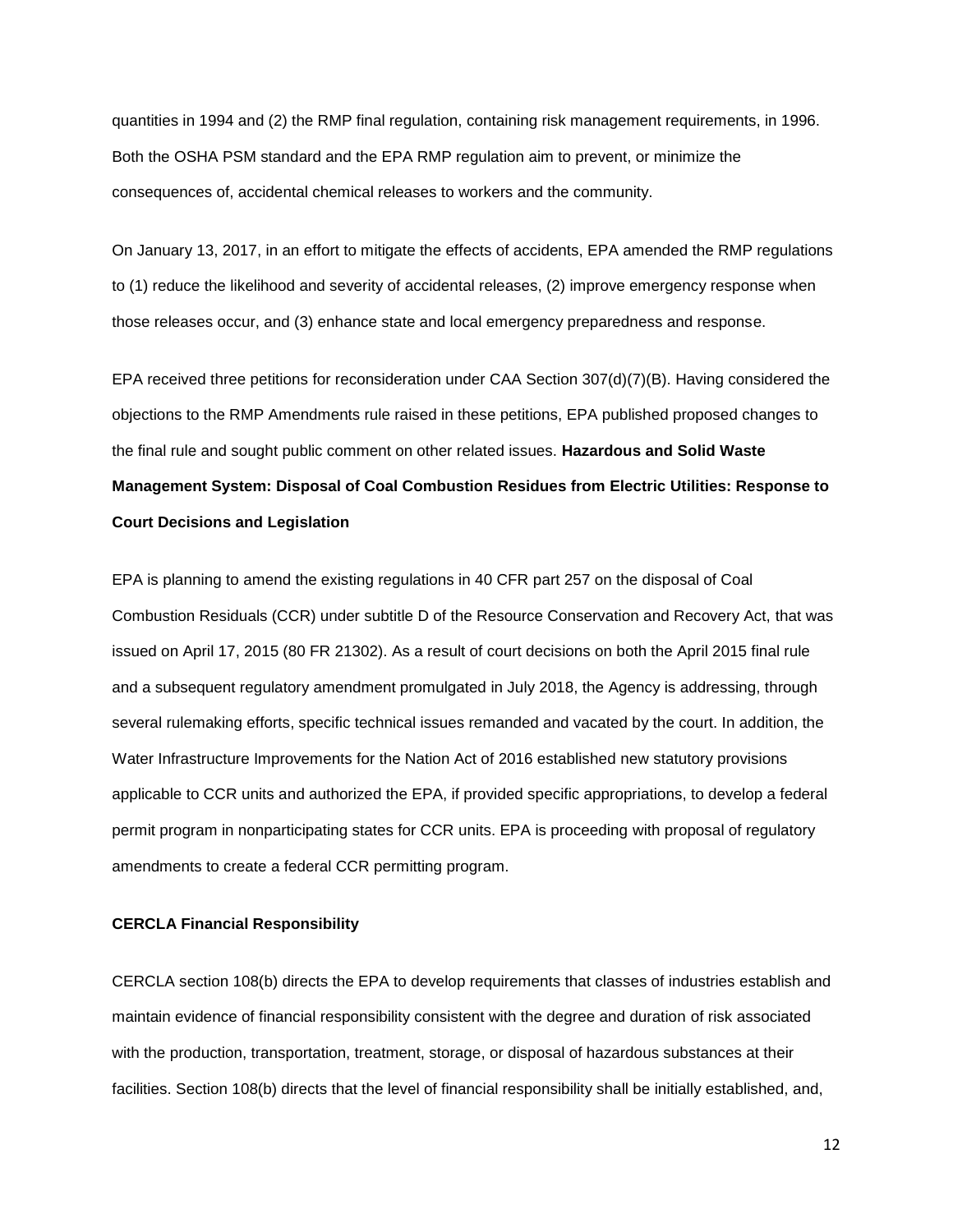when necessary, adjusted to protect against the level of risk that the EPA in its discretion believes is appropriate based on the payment experience of the Fund, commercial insurers, courts settlements and judgments, and voluntary claims satisfaction.

On January 11, 2017, the EPA published a proposed rule to establish CERCLA 108(b) requirements for the hardrock mining industry (82 FR 3388). On February 21, 2018, the EPA published a final action announcing its decision not to issue the proposed regulations (83 FR 7556). Then, on July 29, 2019, the EPA published a proposed rule on the Electric Power Generation, Transmission, and Distribution Industry that presented the Agency's finding that there was not enough risk, based on the payment experience of the Fund, commercial insurers, court settlements and judgments, and voluntary claims satisfaction, to justify imposing financial responsibility requirements under CERCLA 108(b) for this industry (84 FR 36535). The Agency intends to finalize a rule on the Electric Power Generation, Transmission, and Distribution Industry, as well as publish notices on our findings for the Petroleum and Coal Products Manufacturing Industry and the Chemical Manufacturing Industry.

#### *Ensure Safety of Chemicals in the Marketplace*

Chemicals and pesticides released into the environment as a result of their manufacture, processing, use, or disposal can threaten human health and the environment. The EPA gathers and assesses information about the risks associated with chemicals and pesticides and acts to minimize risks and prevent unreasonable risks to individuals, families, and the environment. The EPA acts under several different statutory authorities, including the Federal Insecticide, Fungicide and Rodenticide Act (FIFRA), the Federal Food, Drug and Cosmetic Act (FFDCA), the Toxic Substances Control Act (TSCA), the Emergency Planning and Community Right-to-Know-Act (EPCRA), and the Pollution Prevention Act (PPA). Using best available science, the Agency will continue to satisfy its overall directives under these authorities and highlights the following efforts underway in FY 2020.

#### **Perfluorooctanoic and Perfluorooctanesulfonic Acids (PFAS)**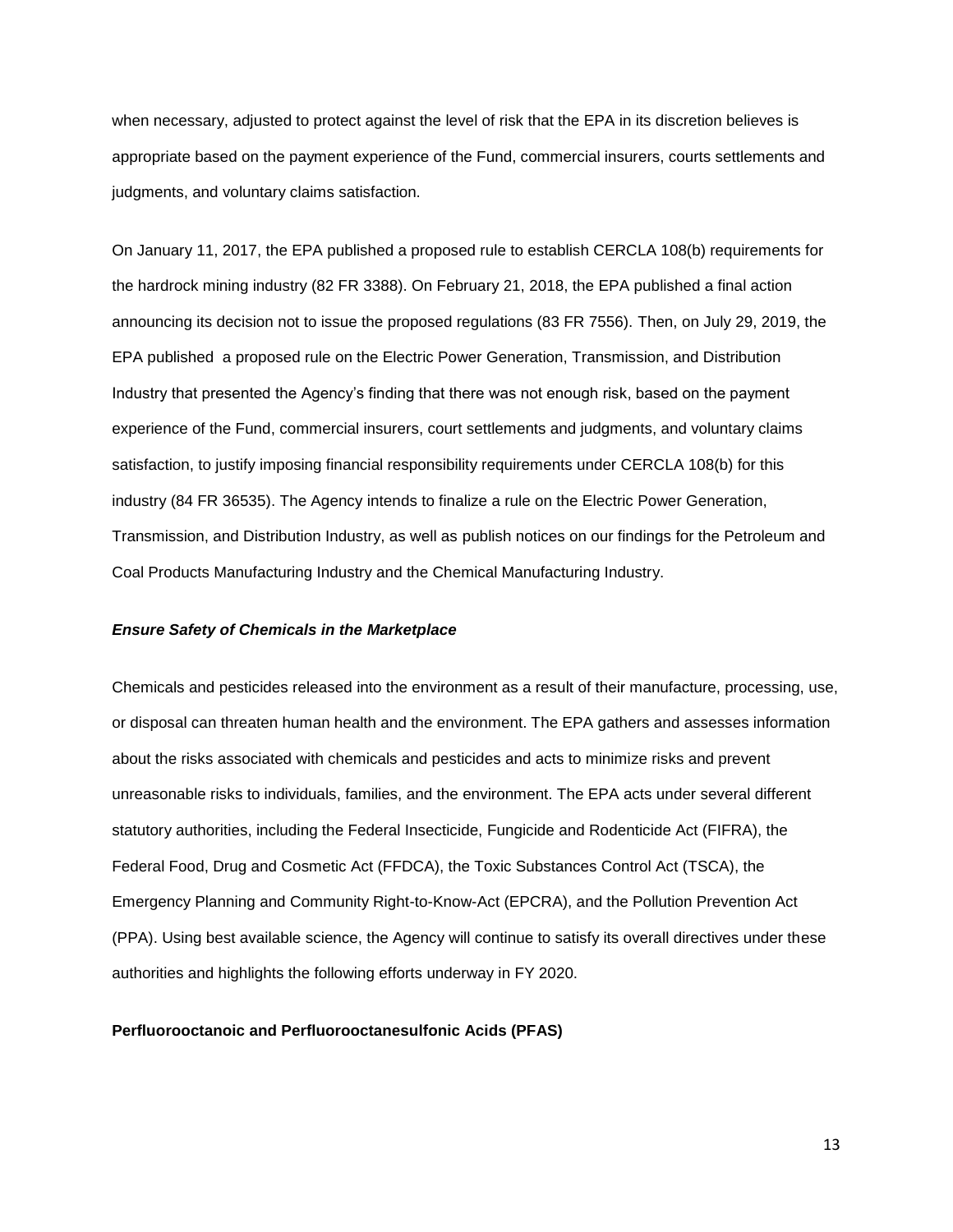As part of the actions identified in the PFAS Action Plan that the EPA Administrator announced on February 14, 2019, the Agency is considering whether to add certain PFAS chemicals to the list of chemicals required to report to the Toxics Release Inventory (TRI) Program under EPCRA section 313. TRI information may be helpful to inform decision-making by communities, government agencies, companies and others. Currently, no PFAS chemicals are included on the list of chemicals required to report to TRI. In considering listing, the EPA will determine whether data and information are available to fulfill the statutory listing criteria and the extent and utility of the data that would be gathered. The process for listing includes notice-and-comment rulemaking and the EPA intends to initiate that rulemaking with the issuance of an advance notice of proposed rulemaking in the first quarter of FY2020, followed by a proposal later in FY2020.

Also identified in the 2019 PFAS Action Plan, the Agency is working to finalize a significant new use rule (SNUR) under TSCA section 5(a) for long-chain perfluoroalkyl carboxylate (LCPFAC) chemical substances, and for perfluorooctanoic acid (PFOA) or its salts. A SNUR applies to new uses of a chemical substance (i.e., the uses must not be ongoing at the time of the SNUR) and requires anyone intending to initiate the manufacture or processing of a significant new use identified in the SNUR to first notify the EPA at least 90 days before commencing such activity. The required notification initiates the EPA evaluation of the intended use within the applicable review period. Manufacture and processing for the significant new use would be unable to commence until EPA has conducted a review of the submitted notice, made an appropriate determination on the notice, and taken such actions as are required in association with that determination. EPA is also developing a supplemental proposal for the LCPFAC SNUR amendments to be responsive to the article consideration provision in TSCA section 5(a)(5), that was added with the 2016 amendments to TSCA and which states that articles can be subject to notification requirements as a significant new use provided that EPA makes an affirmative finding in a rule that there is reasonable potential for exposure to a chemical from an article or category of articles. EPA intends to issue the supplemental proposal in the first quarter of FY2020, followed by the final rule later in FY2020.

#### **Updating Certain Pesticide Exemptions to Reflect Newer Technologies**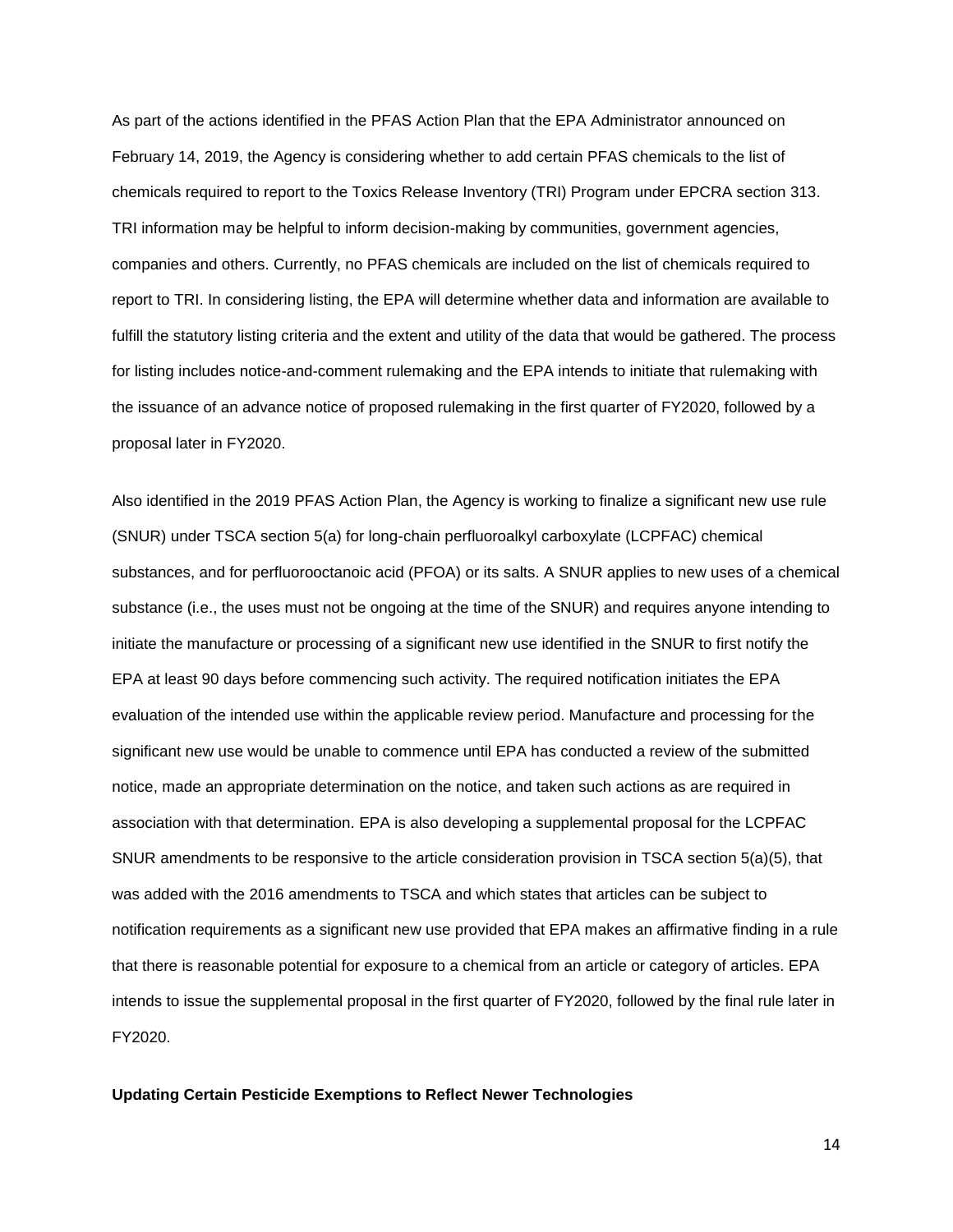To fulfill the requirement in section 4(b) of Executive Order 13874, entitled "Modernizing the Regulatory Framework for Agricultural Biotechnology Products" (84 FR 27899, June 14, 2019), the EPA intends to propose updates to the existing exemptions from regulation under FIFRA and FFDCA for certain plant incorporated protectant (PIP) products to reflect newer technologies, i.e., the exemptions are from the requirements to obtain a pesticide registration under FIFRA and establish a tolerance or tolerance exemption for residues in or on food commodities under FFDCA. EPA regulations define a PIP as a pesticidal substance that is intended to be produced and used in a living plant, or in the produce thereof, and the genetic material necessary for production of such a pesticidal substance. It also includes any inert ingredient contained in the plant or produce thereof. EPA currently regulates all PIPs except those exempted by regulation. EPA intends to issue the proposal in the second quarter of FY2020, followed by the final rule later in FY2020.

#### **Review of Dust-Lead Post-Abatement Clearance Levels under TSCA**

In June 2019, the EPA strengthened the dust-lead hazard standards on floors and window sills. These standards apply to most pre-1978 housing and child-occupied facilities, such as day care centers and kindergarten facilities. The EPA has also initiated action to consider associated changes to postabatement clearance levels in 40 CFR 745, subpart L, and to this end is conducting related health, exposure, and economic analyses. The EPA expects to issue a proposed rule on post-abatement clearance levels for dust-lead.

# **Agricultural Worker Protection Standard; Revision of the Application Exclusion Zone Requirements**

The EPA is proposing changes to the requirements in the Agricultural Worker Protection Standard (WPS) to simplify the application exclusion zone (AEZ). The proposed changes to the AEZ is the only change the EPA is currently planning to make to the WPS provisions that are now in effect. .

#### *Strengthen Transparency of EPA's Regulatory Science*